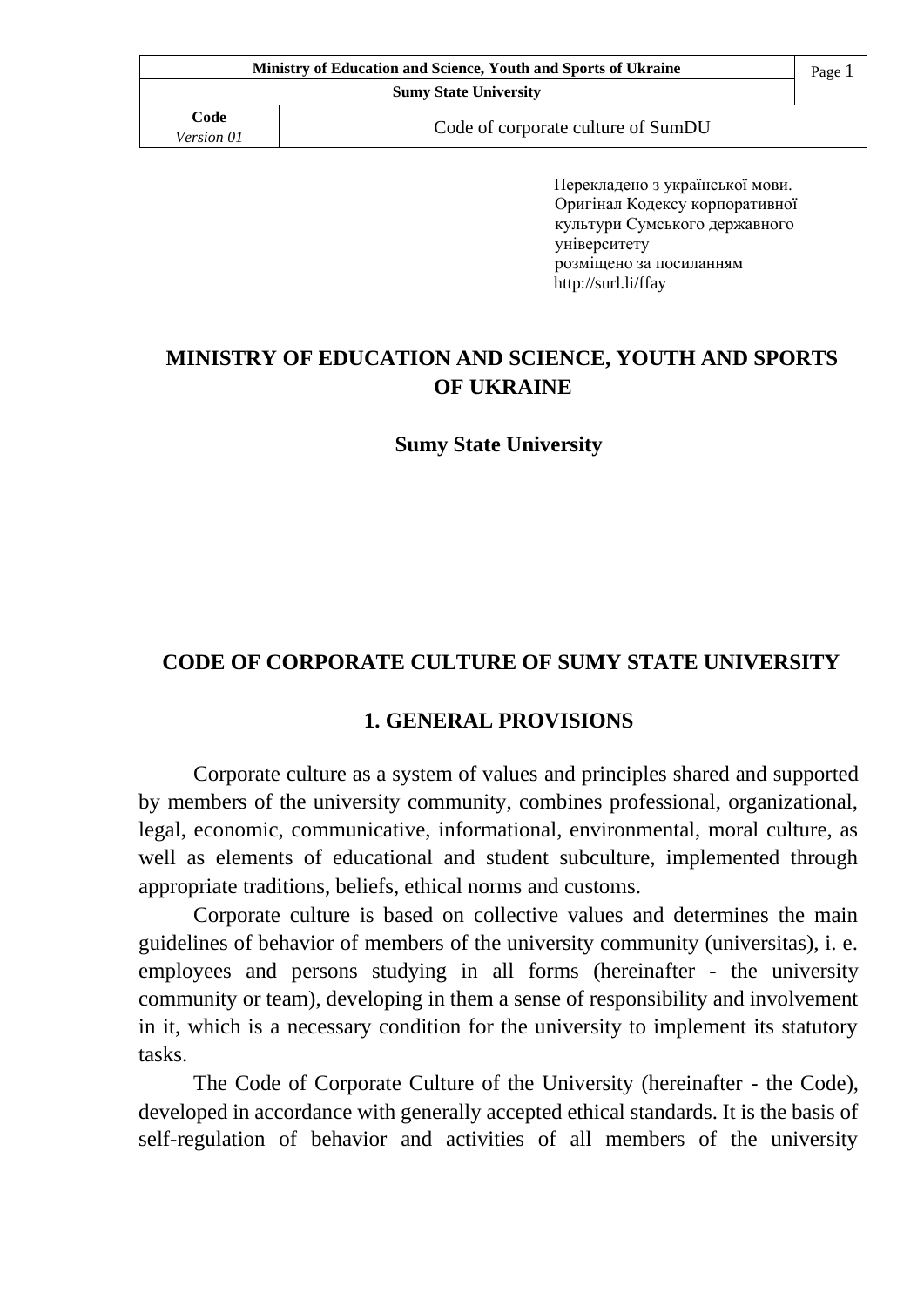| Ministry of Education and Science, Youth and Sports of Ukraine |                                    | Page 2 |
|----------------------------------------------------------------|------------------------------------|--------|
| <b>Sumy State University</b>                                   |                                    |        |
| Code<br>Version 01                                             | Code of corporate culture of SumDU |        |

community, and is designed to promote the implementation of priority goals of university development, including as a socio-cultural institution.

The Code is one of the main documents of the SumDU regulatory framework, which orients each team member to achieve common goals, concentrates and directs initiative and entrepreneurship, as well as streamlines business communication and provides a favorable moral and psychological climate in the team.

## **2. BASIC VALUES AND PRINCIPLES OF THE UNIVERSITY COMMUNITY**

The priority task of Sumy State University is the formation of a responsible and creative thinking personality, able to independently solve ideological and professional problems and be ready for life and work in a modern multicultural environment.

 Preserving and multiplying the best traditions of the national higher school, ensuring the implementation of the humanistic function of education,

### **Sumy State University is designed to provide:**

- creation of a special moral and intellectual atmosphere in the team, built on respect for universal values;
- formation of the graduate's personality as a bearer of high culture and stable moral principles, including in the field of professional activities;
- **•** formation, development, preservation and dissemination of corporate traditions of the university community and a high level of personal involvement in the corporate spirit of the university;
- creating favorable conditions for the creative realization of each member of the team, the formation of leadership qualities;
- corporate social responsibility of the university community to society and its active influence on the socio-economic development of the region, the formation of a high culture of the population, including information, legal, economic, environmental, etc.

**The Code proclaims and protects** the value-oriented unity of teachers, staff and students, cultivating in them a sense of solidarity, mutual respect, tolerance and patriotism towards the university, a willingness to preserve and develop its traditions.

Realizing the values of corporate culture, the university: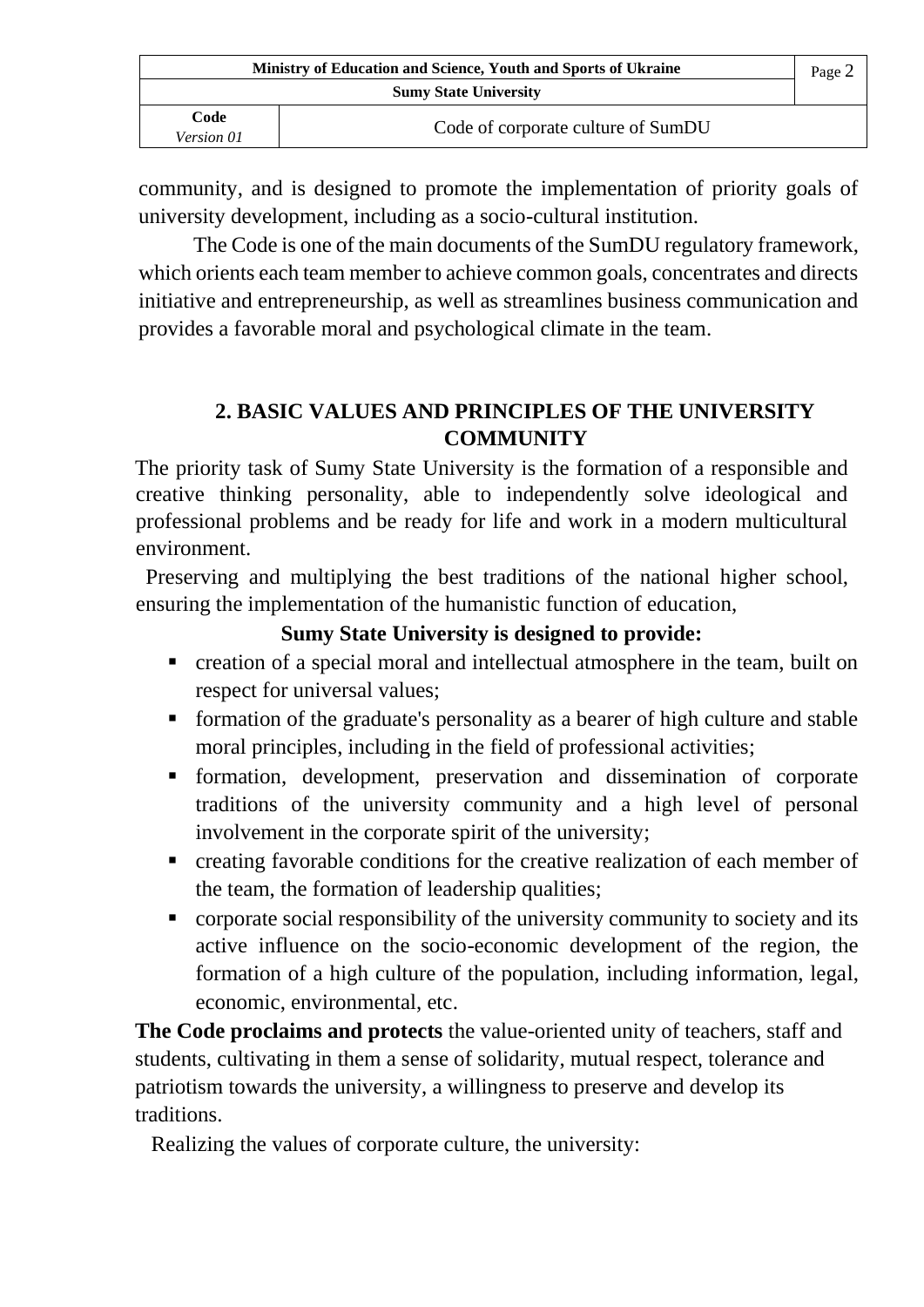| Ministry of Education and Science, Youth and Sports of Ukraine |                                    | Page 3 |
|----------------------------------------------------------------|------------------------------------|--------|
| <b>Sumy State University</b>                                   |                                    |        |
| Code<br>Version 01                                             | Code of corporate culture of SumDU |        |

- professes the ideals of openness and democracy, ensures the availability of education, maintaining high standards of quality of the scientific and educational process;
- based on the integration of natural sciences and humanities, while enhancing the use of humanistic potential of all disciplines, provides the necessary conditions for students to achieve a high cultural and educational level and the formation of professional and communication skills necessary for the success of graduates;
- encourages the need for self-education and lifelong learning, intellectual and communicative creativity, tolerance, patriotism and active citizenship;
- **•** forms and develops the atmosphere of academic freedom and academic responsibility, mutual understanding, creates conditions conducive to the realization of intellectual, professional and personal potential of employees;
- maintains relations with graduates, promotes their high professional and social status, encourages the establishment of associations of university graduates, which operate on the basis of, including corporate patriotism;
- forms the need and skills of constructive cooperation, a high level of ethnocultural, interfaith tolerance and political culture;
- introduces and encourages mutual respect and understanding in the field of scientific and educational activities, in sports, social sphere, leisure and private life;
- adheres to the principles of collegiality, responsibility and requirements of business ethics in the management and cooperation with partners.

# **3. GENERAL REQUIREMENTS OF CORPORATE CULTURE OF SumDU.**

**Each representative** of the university community, adhering to the spirit of the university community in their professional, educational and social activities:

- is guided by the norms of the current legislation;
- values the business reputation of the university, takes care of its positive image in the professional community, does not act that harms the interests of the university and opposes any attempts to undermine its authority, ensures the confidentiality of official information;
- assumes responsibility for the implementation of the declared goals and is aware of its involvement in the successes and failures of the university;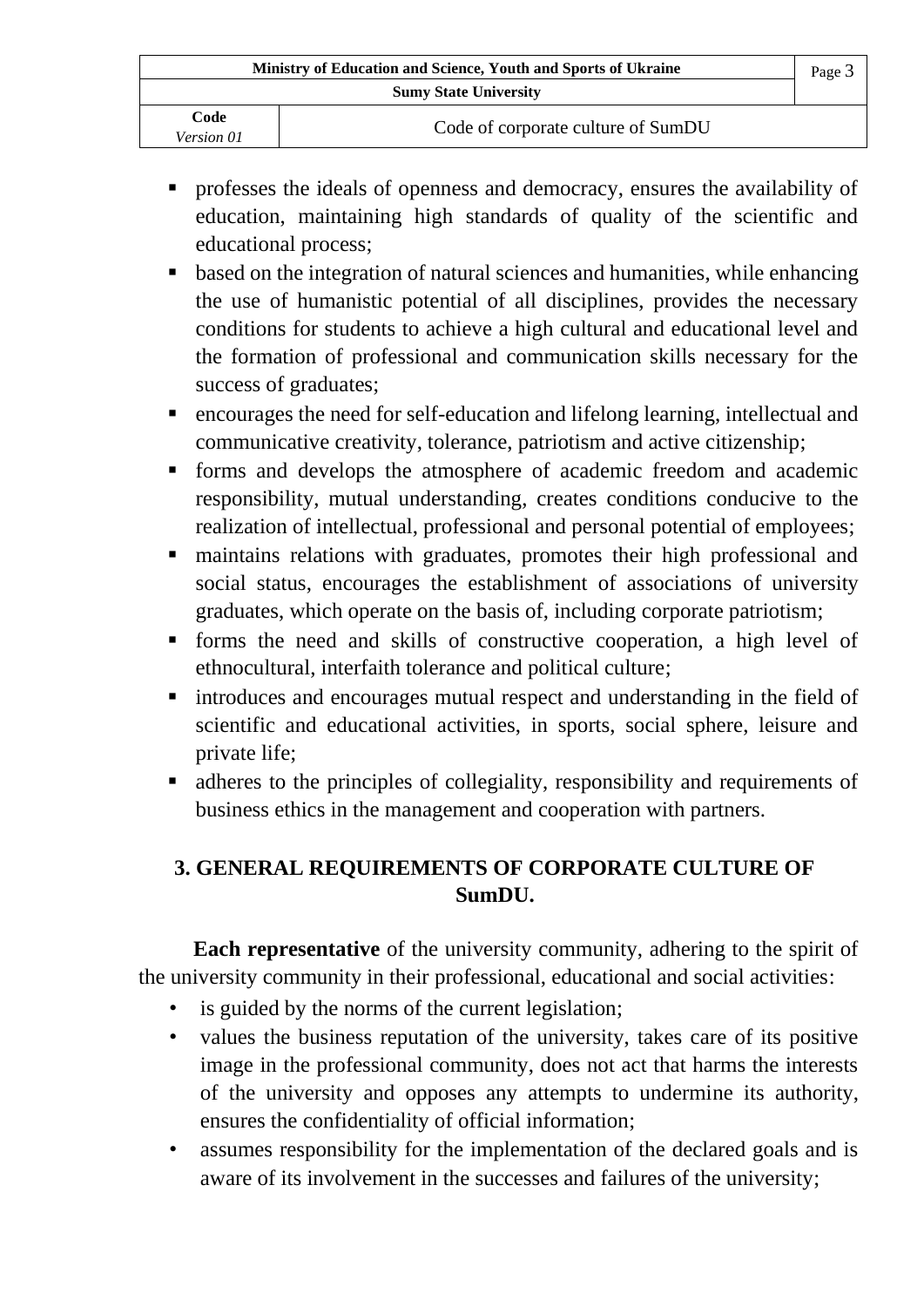| Ministry of Education and Science, Youth and Sports of Ukraine |                                    | Page 4 |
|----------------------------------------------------------------|------------------------------------|--------|
| <b>Sumy State University</b>                                   |                                    |        |
| Code<br><i>Version 01</i>                                      | Code of corporate culture of SumDU |        |

- focuses on spirituality, citizenship, patriotism, generally accepted moral norms that reflect the ideals of goodness, trust, humanism;
- professes the principles of justice and honesty, opposes corruption, bribery and protectionism in the university environment;
- promotes the creation of an atmosphere of trust, friendliness, justice, respect for the dignity and rights of each member of the team at the university, avoiding any forms of discrimination and violence;
- takes care of the property of the university, maintains cleanliness and order in the buildings and on the territory of SumDU, at the workplace, in classrooms, laboratories, dormitories, etc.; carefully and exclusively for the purpose of performance of official duties or educational activity uses office equipment, means of communication, transport, educational and laboratory equipment, library fund;
- behaves correctly, does not allow deviations from recognized forms of business communication, expresses support, understanding and positive attitude towards team members, not allowing unreasonable negative judgments against colleagues and comrades;
- preserves and multiplies the traditions of the university and promotes the dissemination of its best practices in order to form an appropriate environment in the city and region;
- respects family values, private life of his colleagues and students;
- leads a healthy lifestyle, takes care of maintaining their ability to work and is responsible for the health of others, including those with disabilities.

As a representative of a single university community, **each teacher and staff** 

#### **member:**

- adheres to the terms of the employment contract concluded with him, functional responsibilities (requirements of job description) and internal regulations, setting a positive example to other members of the team*;*
- approves and supports the proposals of students, which are aimed at improving the educational process and other areas of university activities;
- raises the level of professionalism, studies domestic and foreign experience, exchanges research results with colleagues and partners, focusing on the goals and objectives of the university, preserving and protecting its intellectual property, respects copyright, considers inadmissible forgery and plagiarism;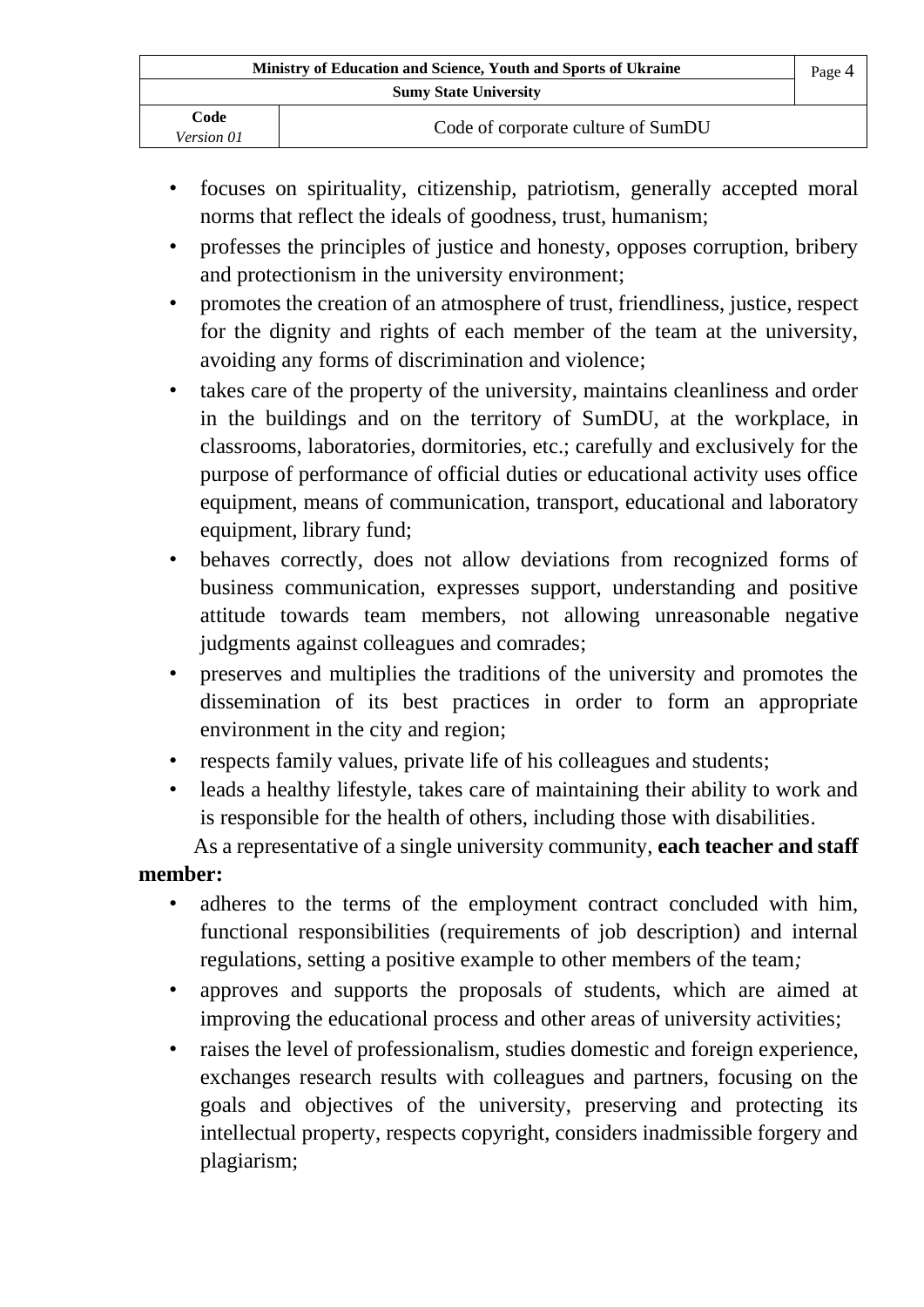| Ministry of Education and Science, Youth and Sports of Ukraine |                                    | Page 5 |
|----------------------------------------------------------------|------------------------------------|--------|
|                                                                | <b>Sumy State University</b>       |        |
| Code<br><i>Version</i> 01                                      | Code of corporate culture of SumDU |        |

- forms in students professional qualities in selected areas of training (specialties), competence, ability to work and live in a globalized world;
- respects the opinion of students, shows patience, moderation and kindness in communication with young people, while not allowing familiarity;
- respects the student organizations of the university, in particular, the student union and student government;
- helps to develop the creative abilities and skills of students, promotes the formation of a highly moral and responsible person with an active civil position;
- does not allow receiving any rewards, services, benefits for his professional activity not provided by the legislation of Ukraine, national and university regulations;

**Student** as a representative of a single university community:

- persistently acquires knowledge and professional skills, fulfilling all the requirements of the curriculum;
- resists academic dishonesty, responsibly and conscientiously performing educational tasks and drawing up control procedures knowledge;
- shows civic activity and responsibility, takes an active part in the life of the group, course, faculty and university through various forms of selfgovernment, amateur activities, physical culture, sports and volunteering;
- shows friendliness, respect and courtesy in communication, avoiding any manifestations of disrespect for elders, obscene language, rudeness and vandalism;
- takes responsibility for one's actions and one's future, developing creative abilities, in particular through research in priority scientific areas, leadership qualities, sense of self-esteem and self-respect.

## **4. CULTURE OF BEHAVIOR OF EMPLOYEES AND STUDENTS**

▪ University staff and students who are members of the collegial bodies of the university must be present at their meetings. If necessary, it's possible to leave the meeting in pause between speeches with the relevant permission of the chairperson;

▪ University staff and students should have an appearance that corresponds to the nature of professional learning activities, preferring business style clothing. Special clothing is provided for certain categories of staff (teachers and students of the Medical Institute, employees of scientific and technical laboratories,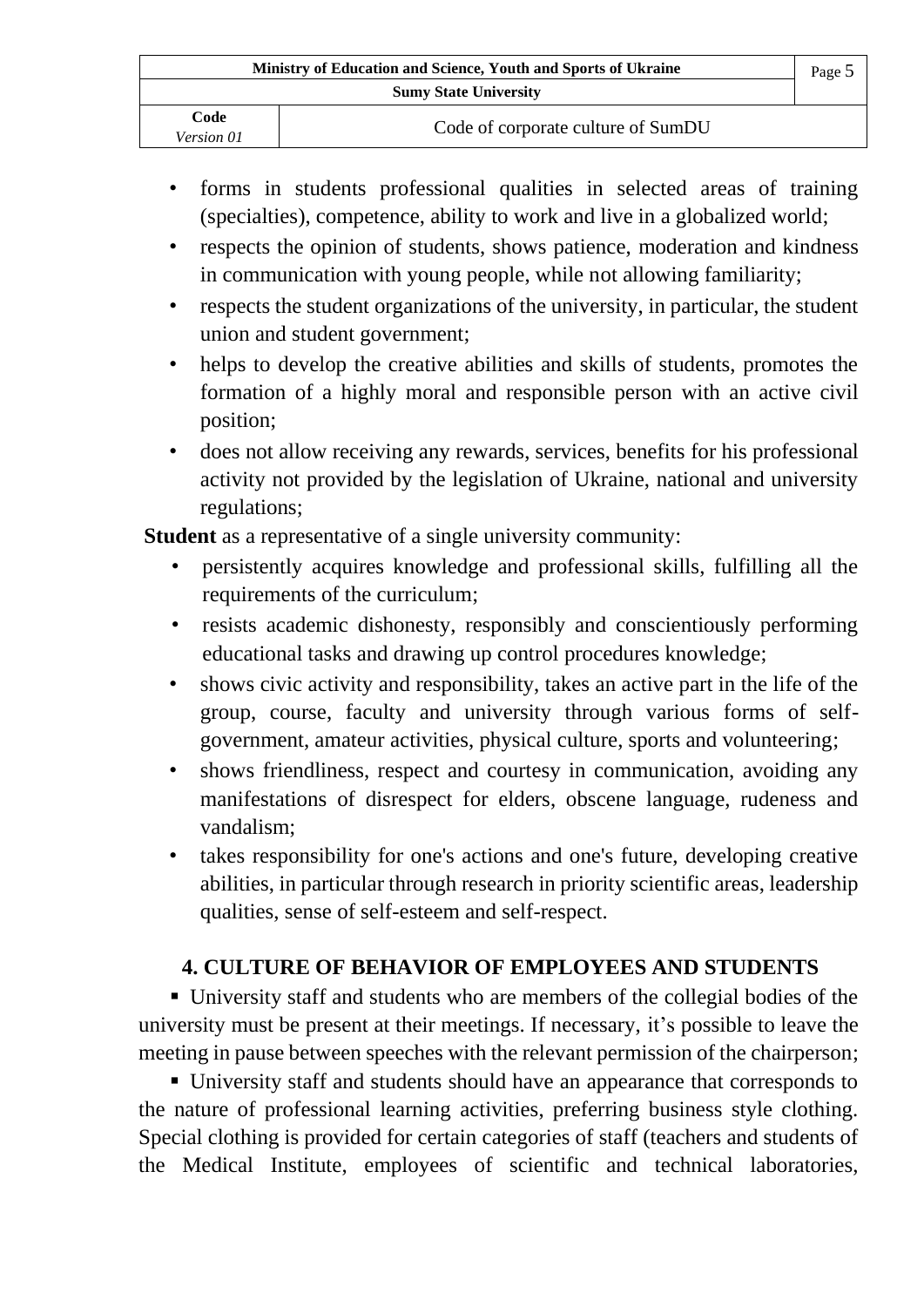| Ministry of Education and Science, Youth and Sports of Ukraine |                                    | Page 6 |
|----------------------------------------------------------------|------------------------------------|--------|
| <b>Sumy State University</b>                                   |                                    |        |
| Code<br><i>Version 01</i>                                      | Code of corporate culture of SumDU |        |

construction and repair and production sites, catering complex, service staff, as well as students and teachers during Physical Education classes;

■ It is inadmissible for employees, students and outsiders in sports, beach, dirty and untidy clothes to appear at classes and in university buildings (except for Physical Education classes and other activities that require a special form of clothing);

▪ It is not allowed to appear at the university in clothes that promote national, religious or subcultural hostility, and with symbols that demonstrate political and ideological commitment;

▪ Members of the university community greet each other at the meetings, regardless of age and status, addressing each other formally. In communication with each other, employees and students are polite, do not allow familiarity and profanity;

▪ While being in the university buildings, men take off their hats. When entering the room (or when leaving them), it is desirable to let women and the elderly, people with disabilities take the lead, help them climb stairs, etc.;

▪ Students and visitors hand over outerwear to the wardrobe. The teacher has the right not to admit students to classes in outerwear and to ask the student to leave the classroom for violating discipline.

■ It is not allowed to stay in outerwear in the library, in the halls of the dining room and cafeteria, as well as to use the premises of the сatering сomplex for other needs (self-training, computer work, telephone conversations, etc.);

▪ It is not allowed to leave garbage, chewing gum, make inscriptions and drawings on furniture, equipment, walls, etc., as well as to paste information letters and announcements in places not intended for this purpose;

■ Smoking is prohibited on the premises and on the territory of the university.

▪ Teachers and staff respect colleagues and students, do not allow delays to work and study and waste of time.

■ Students are obliged to greet the teacher entering the classroom by getting up. If they are late for class, they can enter the classroom only with the permission of the teacher.

 During events (conferences, round tables, meetings, business meetings, celebrations) team members show respect for speakers and a tolerant attitude to other points of view, stick to the silence and order, do not use mobile phones; if you obtain permission, leave the room in pause between speeches*.* 

**A teacher and a university employee** should not: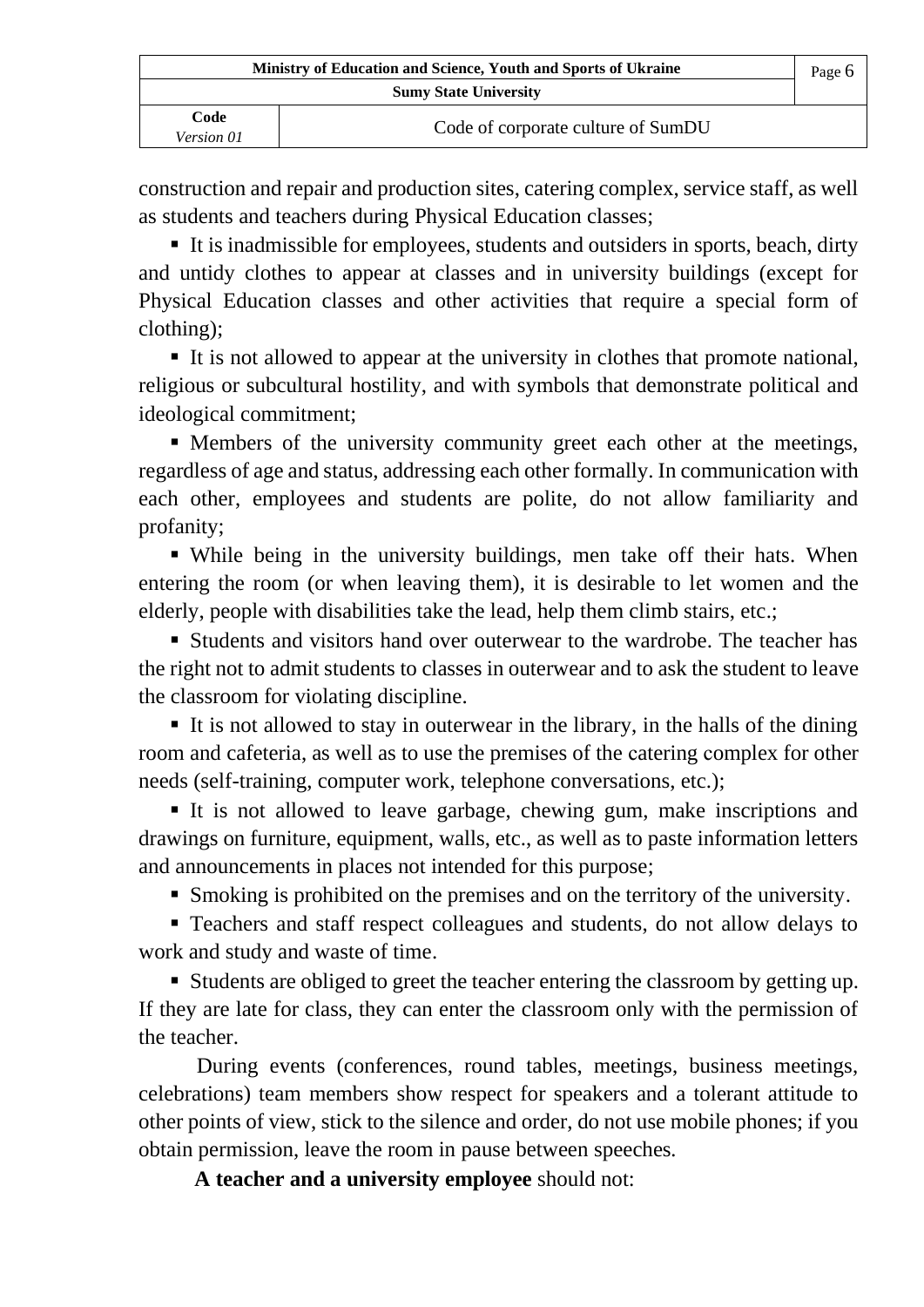| Ministry of Education and Science, Youth and Sports of Ukraine |                                    | Page 7 |
|----------------------------------------------------------------|------------------------------------|--------|
| <b>Sumy State University</b>                                   |                                    |        |
| Code<br><i>Version 01</i>                                      | Code of corporate culture of SumDU |        |

▪ humiliate the student, raise one's voice, intentionally distort names and surnames; in this case, the teacher or employee is obliged to make remarks about the incorrect behavior and appearance of the student, employee or visitor, if their behavior, appearance or statements contradict the requirements of the Code;

■ to conduct political or religious agitation during classes, as well as to carry out advertising activities that do not meet the statutory objectives of the university;

■ make requirements beyond the curriculum during the exam or test;

▪ change the evaluation criteria during the control activities, as well as take as a criteria in the assessment of knowledge a subjective attitude to the student or his personal qualities;

- use one's official position for sordid motives;
- behave rudely towards colleagues, students and visitors;

• be absent at the workplace without a good reason, except in situations related to the performance of official duties or official responsibilities;

■ to use a workplace, office premises, the equipment (including resources of the Internet and social networks) for other purposes and to abuse telephone conversations without the permission given in the established order.

**Students** should not:

■ receive or provide assistance during knowledge control procedures, submit assignments or written work prepared by another person, use cheat sheets or other unauthorized means during classes and control activities;

▪ to miss classes or be late for them without a good reason, to leave the classroom during classes without the permission of the teacher;

■ use a mobile phone during classes and control activities.

## **5. SYMBOLS OF THE UNIVERSITY, TRADITIONS, CEREMONIES**

The values of the corporate culture of the university are embodied in such **symbols** as anthem, flag, emblem, university logo, emblem of Student Selfgovernment. These symbols form in the minds of staff and students an integral image of the university, create a single cultural space of the university, form a sense of pride in belonging to the university community.

▪ Official elements of the symbols of SumDU - Central and Main buildings with symbols, logo, slogan "Quality education - a secure future".

■ The form of the official emblem of SumDU is a symbol of the university, in the middle of which there is a globe and a torch.

In order to form and maintain the appropriate spirit of unity and pride in the university: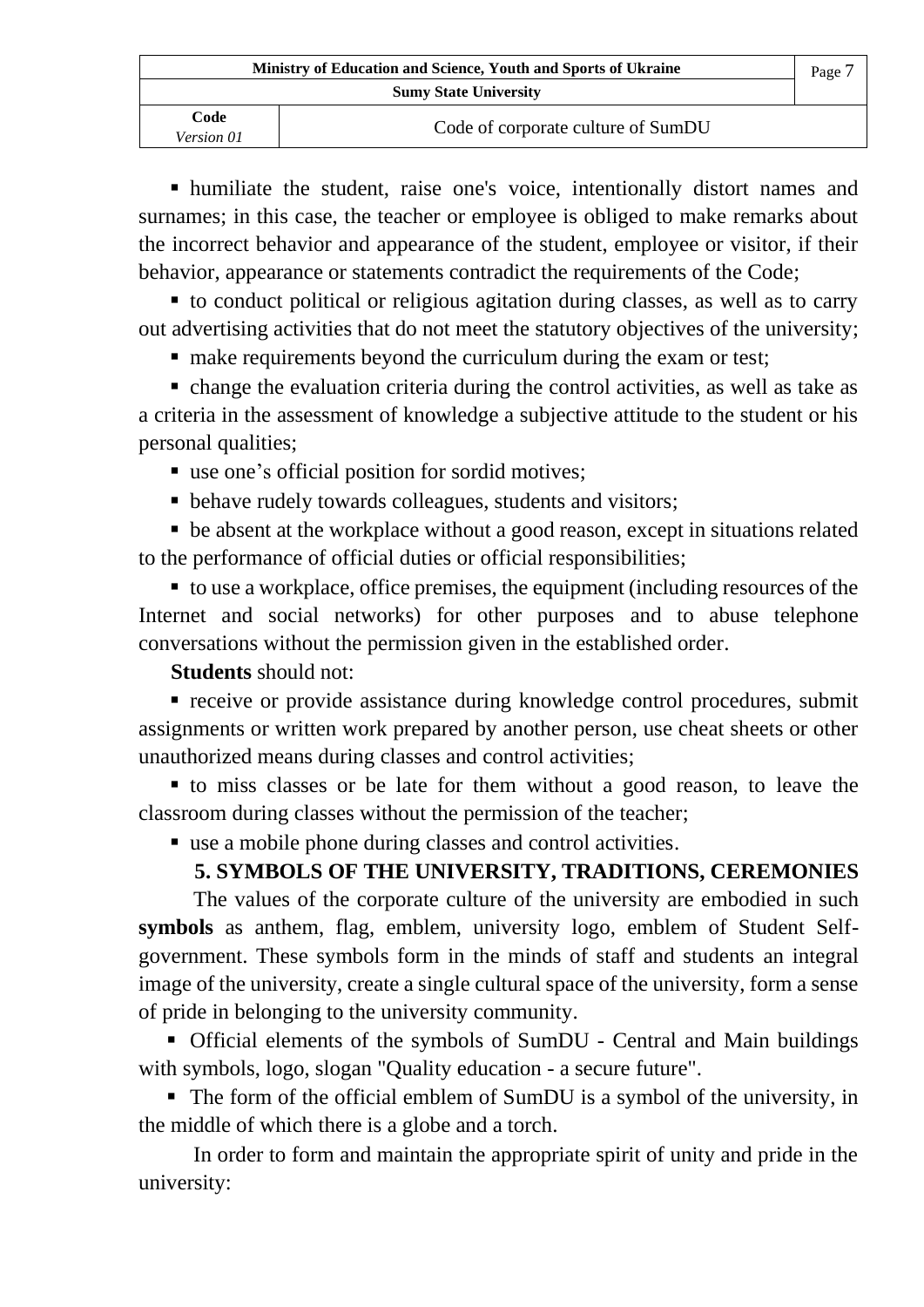| Ministry of Education and Science, Youth and Sports of Ukraine |                                    | Page 8 |
|----------------------------------------------------------------|------------------------------------|--------|
| <b>Sumy State University</b>                                   |                                    |        |
| Code<br><i>Version 01</i>                                      | Code of corporate culture of SumDU |        |

■ solemn events of the university, institutes, faculties, as a rule, are opened by performing the anthem of SumDU (except for official events, which are opened by performing the national anthem);

▪ SumDU symbols are placed on the buildings, the main stele and in the university premises, on the official website, information stands, in official publications and forms, samples of souvenir and promotional merchandise, in advertising materials, items of clothing of employees and students, etc.;

▪ University employees' supplies: diaries, notebooks, business cards, pens, folders are designed in a single style, using officially established symbols and colors, which creates a single image of the university.

**Specialized holidays:** Education Worker's Day, Science Day, professional holidays in accordance with the areas of training and majors, as well as professional activities of employees.

**Image events:** Students Initiation ceremony, Knowledge Day, Open Days, Students Day, and others that meet the statutory objectives and reflect corporate values.

Image events also include performances (poems and songs), as well as the use of objects (badges, ties, scarves, caps, etc.) that reflect corporate values and are recognized as "unofficial" symbols of the university and its individual departments.

# **6. MECHANISMS OF IMPLEMENTATION AND RESPONSIBILITY FOR VIOLATION OF CODE STANDARDS**

The provisions of the Code of Corporate Culture of the University are implemented through the development of extracurricular activities, education, "globalization" of the educational process, the formation of an atmosphere of "total" educational influence.

Employees and students of the university are obliged to know and adhere to the Code of Corporate Culture, to be responsible to the university community for their activities and behavior.

The Code is implemented through:

- recognition of its principles by the entire university community and their strict implementation;
- promoting, disseminating and reinforcing the declared principles by the own example of each team member;
- active and initiative participation of everyone at the level of his / her abilities and competence in solving the tasks the university is facing;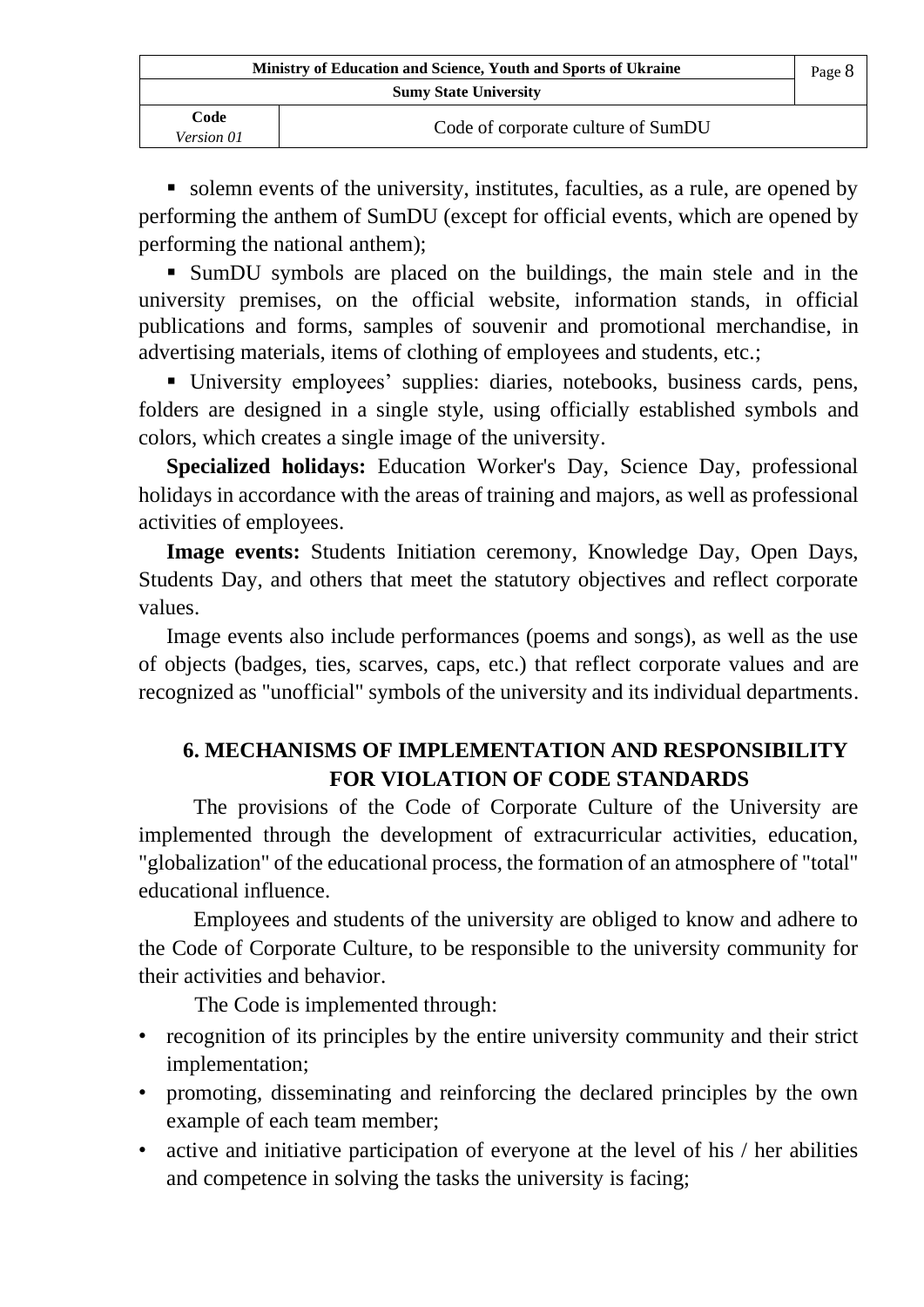| Ministry of Education and Science, Youth and Sports of Ukraine |                                    | Page 9 |
|----------------------------------------------------------------|------------------------------------|--------|
| <b>Sumy State University</b>                                   |                                    |        |
| Code<br>Version 01                                             | Code of corporate culture of SumDU |        |

- recognition of personal responsibility of the Head, employee and representative of the student government for violation of the Code (including by outside visitors) in the premises for which they are responsible or during the activities they implement;
- support and replication of positive examples and active use of opportunities for visual agitation in buildings, residences and premises of departments (stands illustrating the success of the department, individual teachers, staff and students, publications in the university newspaper "Rezonans", special programs on university radio, etc.);
- active involvement of staff and students in the work on the improvement of the territory and premises of the university;
- increasing the general level of aestheticization of the territory and premises of the university, the quality of events, including at the level of group, major, department, faculty, college, technical school, institute, sports club, cultural and artistic center, other structural units;
- dissemination of activities of the relevant direction by public organizations and student self-government bodies (raids, reviews, competitions, rotation of academic groups, voluntary people's squads, volunteers, operational teams, etc.).

**In case of violation of the norms of the Code,** the following measures may be applied to the employees and persons studying at the university by the relevant public or advisory body:

- recommendation to issue a public apology;
- announcement of public censure;
- consideration of the issue at a meeting of the commission on crime prevention;
- involvement in community service at the university or city*;*
- petition to the administration and student self-government bodies for the use of means of disciplinary influence, including expulsion of students;
- material or financial compensation for damages suffered;
- addressing the public through university newspapers and radio;
- a request to the administration for the dismissal of a teacher or staff member for a disciplinary order.